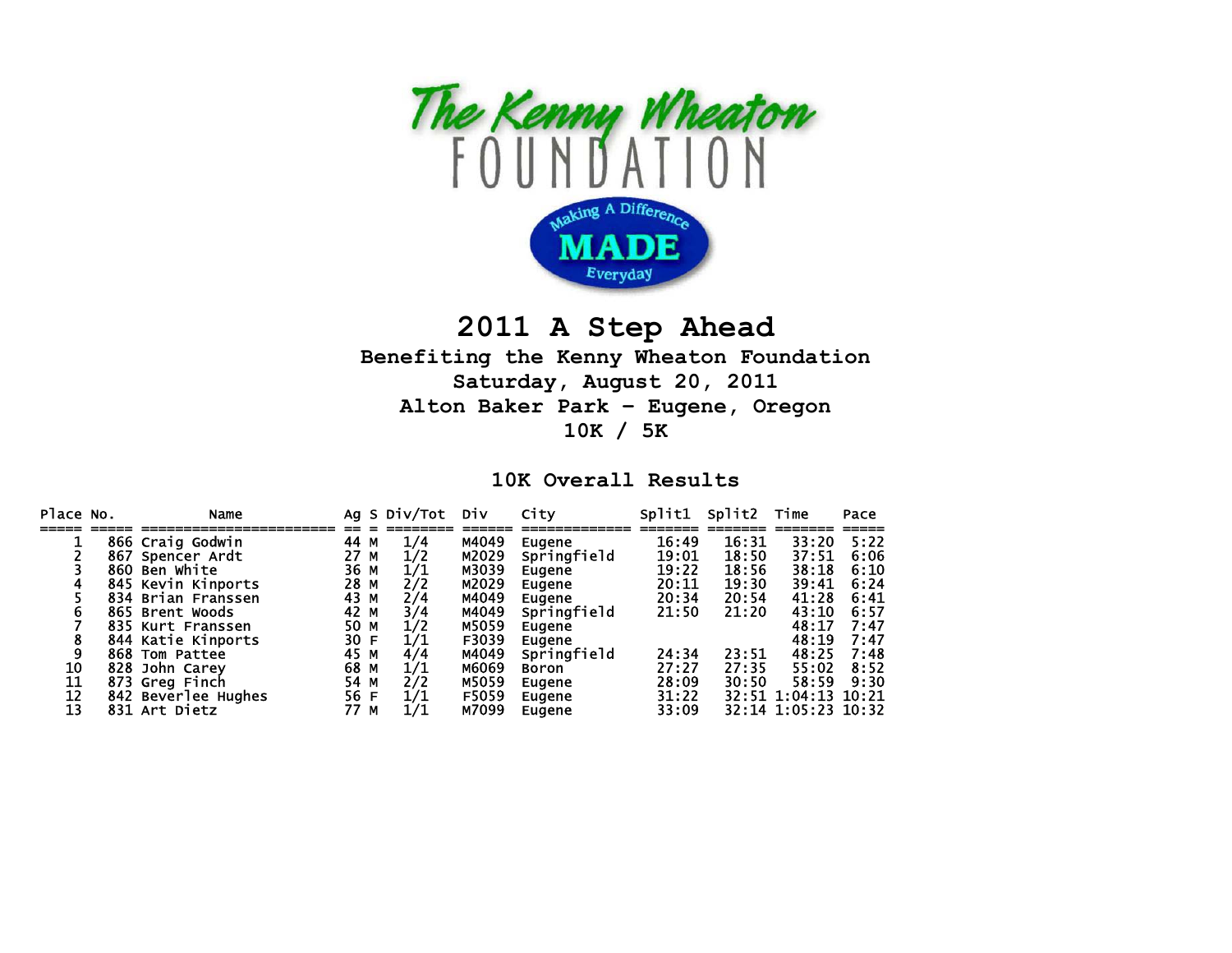|                                 |     |                  |              | 10K Results By Age Group |    |            |      |
|---------------------------------|-----|------------------|--------------|--------------------------|----|------------|------|
| <b>MALE AGE GROUP: 20 TO 29</b> |     |                  |              |                          |    |            |      |
| 1 Spencer Ardt                  | 27  |                  | 37:51 6:06   | 2 Kevin Kinports         | 28 | 39:41 6:24 |      |
| <b>MALE AGE GROUP: 30 TO 39</b> |     |                  |              |                          |    |            |      |
| 1 Ben White                     | 36. |                  | $38:18$ 6:10 |                          |    |            |      |
| FEMALE AGE GROUP: 30 TO 39      |     |                  |              |                          |    |            |      |
| 1 Katie Kinports                | 30  | 48:19 7:47       |              |                          |    |            |      |
| <b>MALE AGE GROUP: 40 TO 49</b> |     |                  |              |                          |    |            |      |
| 1 Craig Godwin                  | 44  | 33:20 5:22       |              | 3 Brent Woods            | 42 | 43:10      | 6:57 |
| 2 Brian Franssen                | 43  | 41:28            | 6:41         | 4 Tom Pattee             | 45 | 48:25      | 7:48 |
| <b>MALE AGE GROUP: 50 TO 59</b> |     |                  |              |                          |    |            |      |
| 1 Kurt Franssen                 | 50. | 48:17 7:47       |              | 2 Greg Finch             | 54 | 58:59      | 9:30 |
| FEMALE AGE GROUP: 50 TO 59      |     |                  |              |                          |    |            |      |
| 1 Beverlee Hughes               |     | 56 1:04:13 10:21 |              |                          |    |            |      |
| <b>MALE AGE GROUP: 60 TO 69</b> |     |                  |              |                          |    |            |      |
| 1 John Carey                    | 68  | 55:02 8:52       |              |                          |    |            |      |
| MALE AGE GROUP: 70 TO 99        |     |                  |              |                          |    |            |      |
| 1 Art Dietz                     |     | 77 1:05:23 10:32 |              |                          |    |            |      |

## **5K Overall Results**

| Place No. |     | Name                 | Ag<br>== | S. | Div/Tot | <b>DIV</b> | City          | ==        | St Time     | Pace  |
|-----------|-----|----------------------|----------|----|---------|------------|---------------|-----------|-------------|-------|
| 1         | 876 | Ian Brown            | 48       | M  | 1/2     | M4049      | Ellensburg    | WA        | 18:27       | 5:57  |
| 2         |     | 841 Randy Hilliard   | 51       | М  | 1/3     | M5059      | Eugene        | <b>OR</b> | 20:07       | 6:29  |
| 3         |     | 827 Terry Bradetich  | 51       | М  | 2/3     | M5059      | Springfield   | <b>OR</b> | 20:54       | 6:44  |
| 4         |     | 864 Aaron McAndrews  | 13       | М  | 1/5     | M1114      | Springfield   | <b>OR</b> | 21:36       | 6:57  |
| 5         |     | 861 William Wyckoff  | 47       | М  | 2/2     | M4049      | Eugene        | <b>OR</b> | 21:46       | 7:01  |
| 6         |     | 855 Daniel Smith     | 59       | M  | 3/3     | M5059      | Oregon        | <b>OR</b> | 22:33       | 7:16  |
| 7         | 879 | Kyle Cook            | 16       | M  | 1/11    | M1519      | Springfield   | OR        | 24:05       | 7:46  |
| 8         |     | 890 Erik Castellanos | 15       | М  | 2/11    | M1519      | Springfield   | <b>OR</b> | 24:07       | 7:46  |
| 9         | 889 | Carlos Galvan        | 16       | M  | 3/11    | M1519      | Springfield   | <b>OR</b> | 24:09       | 7:47  |
| 10        |     | 862 Amanda Zicchino  | 27       | F  | 1/3     | F2029      | Eugene        | <b>OR</b> | 25:58       | 8:22  |
| 11        | 863 | Robert Jones         | 67       | M  | 1/1     | M6069      | Eugene        | <b>OR</b> | 26:10       | 8:26  |
| 12        | 869 | Jim Davis            | 75       | M  | 1/2     | M7099      | Harrisburg    | <b>OR</b> | 26:46       | 8:37  |
| 13        |     | 851 Greg Mellor      | 31       | М  | 1/2     | M3039      | Springfield   | OR        | 28:03       | 9:02  |
| 14        |     | 843 Lesley Johnson   | 60       | F  | 1/2     | F6069      | Salem         | <b>OR</b> | 29:07       | 9:22  |
| 15        |     | 891 Cearra Cottrell  | 16       | F  | 1/11    | F1519      | Springfield   | <b>OR</b> | 29:27       | 9:29  |
| 16        |     | 875 Connie Cottrell  | 46       | F  | 1/2     | F4049      | Springfield   | <b>OR</b> | 29:28       | 9:29  |
| 17        | 848 | Joe Lee              | 39       | M  | 2/2     | M3039      | <b>Eugene</b> | <b>OR</b> | 29:36       | 9:32  |
| 18        |     | 858 Sara Uselman     | 18       | F  | 2/11    | F1519      | Salem         | <b>OR</b> | 31:14       | 10:03 |
| 19        | 900 | Jamel Lawrence       | 36       | F  | 1/4     | F3039      | Eugene        | <b>OR</b> | 34:28       | 11:06 |
| 20        | 885 | Nestor Marquez       | 15       | M  | 4/11    | M1519      | Springfield   | OR        | 34:54       | 11:14 |
| 21        |     | 833 Megan Flory      | 29       | F  | 2/3     | F2029      | Eugene        | <b>OR</b> | 35:10       | 11:19 |
| 22        |     | 901 Marisa Polanco   | 16       | F  | 3/11    | F1519      | Springfield   | <b>OR</b> | 35:11 11:20 |       |
| 23        |     | 872 Skyler Cheek     | 12       | M  | 2/5     | M1114      | <b>Powers</b> | <b>OR</b> | 35:54 11:34 |       |
| 24        |     | 870 Luke Cheek       | 05       | M  | 1/3     | M0110      | Harrisburg    | <b>OR</b> | 36:00 11:36 |       |
| 25        | 884 | Terrance McGuire     | 16       | М  | 5/11    | M1519      | Springfield   | <b>OR</b> | 36:07       | 11:38 |
| 26        |     | 874 Anika Saxman     | 16       | F  | 4/11    | F1519      | Springfield   | <b>OR</b> | 36:09       | 11:38 |
| 27        |     | 854 Rachel Smathers  | 30       | F  | 2/4     | F3039      | Harrisburg    | OR        | 36:22       | 11:43 |
| 28        | 857 | Christy Toth         | 37       | F  | 3/4     | F3039      | Eugene        | <b>OR</b> | 36:45 11:50 |       |
| 29        | 859 | Robyn Varner         | 22       | F  | 3/3     | F2029      | <b>Eugene</b> | <b>OR</b> | 38:08 12:17 |       |
| 30        |     | 846 Bruce Koch       | 73       | M  | 2/2     | M7099      | Vida          | OR        | 38:28 12:23 |       |
| 31        | 829 | Christal Cheek       | 34       | F  | 4/4     | F3039      | Harrisburg    | OR        | 38:31 12:24 |       |
| 32        |     | 871 Gracie Cheek     | 09       | F  | 1/2     | F0110      | Eugene        | <b>OR</b> | 38:32 12:24 |       |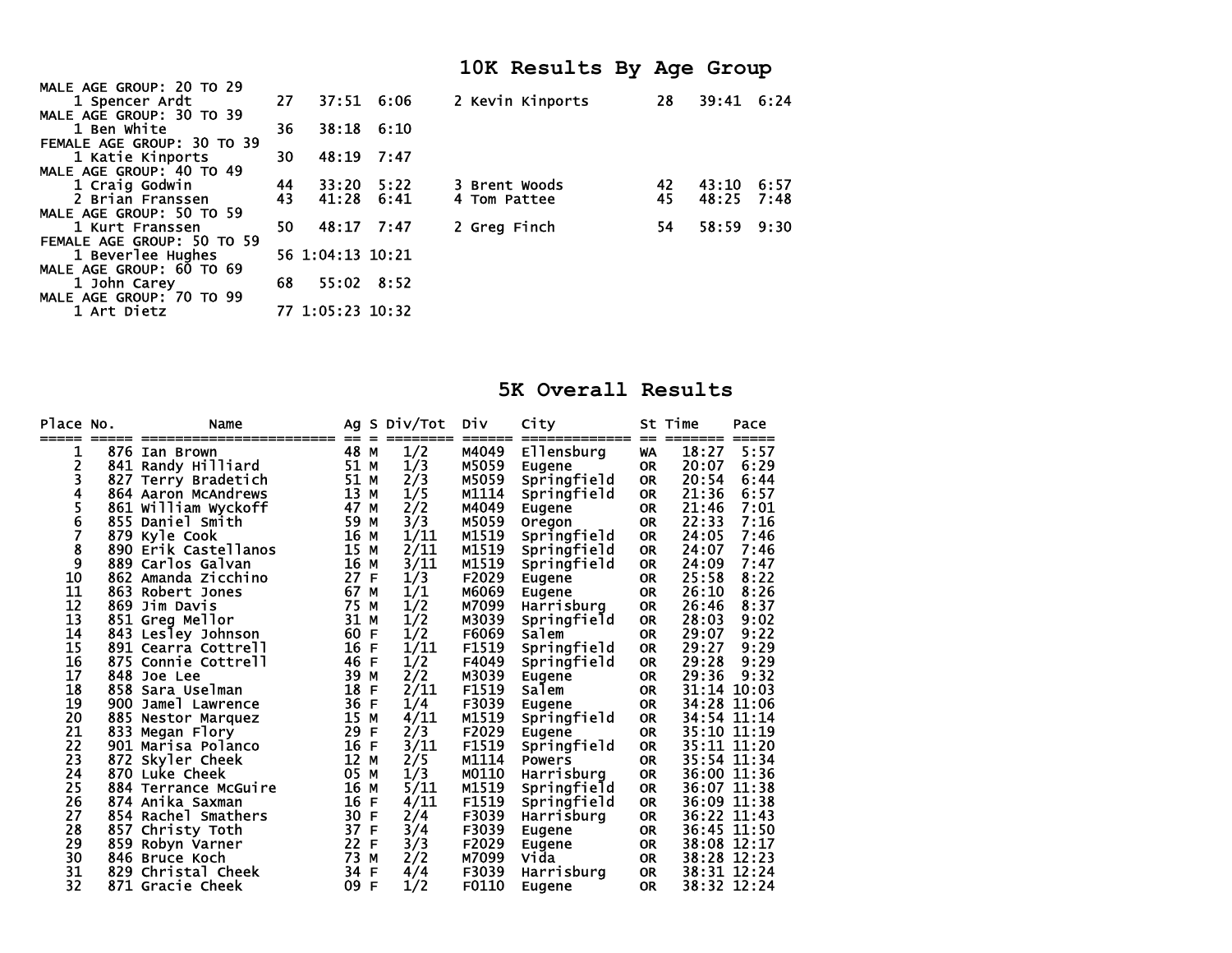| 33       | 898 Damian Lawrence      | 13<br>М  | 3/5   | M1114 | Eugene        | <b>OR</b> | 43:01 13:51      |
|----------|--------------------------|----------|-------|-------|---------------|-----------|------------------|
| 34       | 852 Tyler Mellor         | 13<br>M  | 4/5   | M1114 | Springfield   | 0R        | 43:02 13:51      |
| 35       | 897 Dimitri Lawrence     | 13<br>M  | 5/5   | M1114 | Eugene        | <b>OR</b> | 43:03 13:52      |
| 36       | 830 Becky Chineworth     | 59<br>F  | 1/1   | F5059 | Eugene        | <b>OR</b> | 43:03 13:52      |
| 37       | 899 Camille Lawrence     | 8<br>F   | 2/2   | F0110 | Eugene        | <b>OR</b> | 43:24 13:58      |
|          | 882 Diego Carrillo-Kunkl | 16<br>М  | 6/11  | M1519 | Springfield   | <b>OR</b> | 47:33 15:19      |
| 38<br>39 | 878 Martin Rodriguez     | 16<br>М  | 7/11  | M1519 | Springfield   | <b>OR</b> | 48:08 15:30      |
| 40       | 888 Ja'von Stepan        | 17<br>М  | 8/11  | M1519 | Eugene        | <b>OR</b> | 48:09 15:30      |
| 41       | 892 Christian Rodriguez  | 15<br>М  | 9/11  | M1519 | Springfield   | <b>OR</b> | 48:11 15:31      |
| 42       | 887 Brandon Ramirez      | 16<br>М  | 10/11 | M1519 | Springfield   | <b>OR</b> | 48:12 15:31      |
| 43       | 886 Cesar Huajacha       | 15<br>M  | 11/11 | M1519 | Springfield   | <b>OR</b> | 48:16 15:32      |
| 44       | 894 Issa Stroud          | 9<br>М   | 2/3   | M0110 | Eugene        | <b>OR</b> | 48:21 15:34      |
| 45       | 896 Whitney Bradshaw     | 17<br>F  | 5/11  | F1519 | Springfield   | <b>OR</b> | 48:40 15:40      |
| 46       | 893 Kaley Potter         | 17<br>-F | 6/11  | F1519 | Springfield   | OR        | 48:41 15:41      |
| 47       | 895 Katelyn Schroeder    | 17<br>F  | 7/11  | F1519 | Springfield   | <b>OR</b> | 49:09 15:49      |
| 48       | 847<br>Sue Larrabee      | 46<br>E  | 2/2   | F4049 | Junction City | <b>OR</b> | 49:10 15:50      |
| 49       | 832 Linda Dietz          | 70<br>F  | 1/1   | F7099 | Eugene        | 0R        | 49:10 15:50      |
| 50       | 877 Emily Anderson       | 14<br>F  | 1/1   | F1114 | Springfield   | <b>OR</b> | 51:38 16:37      |
| 51       | 881 Marissa Prescott     | 17<br>-F | 8/11  | F1519 | Springfield   | <b>OR</b> | 51:39 16:38      |
| 52       | 880 Joanna Butler        | 17<br>F  | 9/11  | F1519 | Springfield   | <b>OR</b> | 51:41 16:39      |
| 53       | 883 Kirsten Anderson     | 17<br>F  | 10/11 | F1519 | Springfield   | <b>OR</b> | 51:43 16:39      |
| 54       | 902 Gidget Gonzalez      | 16<br>F  | 11/11 | F1519 | Springfield   | <b>OR</b> | 51:44 16:39      |
| 55       | 839 Friday Gudger        | 5<br>М   | 3/3   | M0110 | Eugene        |           | OR 1:05:38 21:08 |
| 56       | 840 Ruth Anne Gudger     | 68<br>F  | 2/2   | F6069 | Eugene        |           | OR 1:06:02 21:16 |
|          |                          |          |       |       |               |           |                  |

**5K Results By Age Group** 

| MALL AGL GRUUF. I IV IV    |                                         |                 |                     |    |                 |
|----------------------------|-----------------------------------------|-----------------|---------------------|----|-----------------|
| 1 Luke Cheek               | 05                                      | 36:00 11:36     | 3 Friday Gudger     |    | 5 1:05:38 21:08 |
| 2 Issa Stroud              | 9                                       | 48:21 15:34     |                     |    |                 |
| FEMALE AGE GROUP: 1 TO 10  |                                         |                 |                     |    |                 |
| 1 Gracie Cheek             | 09                                      | 38:32 12:24     | 2 Camille Lawrence  | 8  | 43:24 13:58     |
| MALE AGE GROUP: 11 TO 14   |                                         |                 |                     |    |                 |
| 1 Aaron McAndrews          | $\frac{13}{12}$                         | 21:36 6:57      | 4 Tyler Mellor      | 13 | 43:02 13:51     |
| 2 Skyler Cheek             |                                         | 35:54 11:34     | 5 Dimitri Lawrence  | 13 | 43:03 13:52     |
| 3 Damian Lawrence          | $\overline{13}$                         | 43:01 13:51     |                     |    |                 |
| FEMALE AGE GROUP: 11 TO 14 |                                         |                 |                     |    |                 |
| 1 Emily Anderson           | 14                                      | 51:38 16:37     |                     |    |                 |
| MALE AGE GROUP: 15 TO 19   |                                         |                 |                     |    |                 |
| 1 Kyle Cook                | 16                                      | 24:05<br>7:46   | 7 Martin Rodriguez  | 16 | 48:08 15:30     |
| 2 Erik Castellanos         | 15                                      | 24:07<br>7:46   | 8 Ja'von Stepan     | 17 | 48:09 15:30     |
| 3 Carlos Galvan            |                                         | 24:09 7:47      | Christian Rodriguez | 15 | 48:11 15:31     |
| 4 Nestor Marquez           | $\begin{array}{c} 16 \\ 15 \end{array}$ | 34:54 11:14     | 10 Brandon Ramirez  | 16 | 48:12 15:31     |
| 5 Terrance McGuire         | 16                                      | 36:07 11:38     | 11 Cesar Huajacha   | 15 | 48:16 15:32     |
| 6 Diego Carrillo-Kunkl     | 16                                      | 47:33 15:19     |                     |    |                 |
| FEMALE AGE GROUP: 15 TO 19 |                                         |                 |                     |    |                 |
| 1 Cearra Cottrell          | 16                                      | $29:27$ $9:29$  | 7 Katelyn Schroeder | 17 | 49:09 15:49     |
| 2 Sara Uselman             | 18<br>16<br>16<br>16                    | $31:14$ $10:03$ | 8 Marissa Prescott  | 17 | 51:39 16:38     |
| 3 Marisa Polanco           |                                         | 35:11 11:20     | Joanna Butler       | 17 | 51:41 16:39     |
| 4 Anika Saxman             |                                         | 36:09 11:38     | 10 Kirsten Anderson | 17 | 51:43 16:39     |
| 5 Whitney Bradshaw         | 17                                      | 48:40 15:40     | 11 Gidget Gonzalez  | 16 | 51:44 16:39     |
| 6 Kaley Potter             | 17                                      | 48:41 15:41     |                     |    |                 |
| FEMALE AGE GROUP: 20 TO 29 |                                         |                 |                     |    |                 |
| 1 Amanda Zicchino          | 27                                      | 25:58 8:22      | 3 Robyn Varner      | 22 | 38:08 12:17     |
| 2 Megan Flory              | 29                                      | 35:10 11:19     |                     |    |                 |
|                            |                                         |                 |                     |    |                 |

MALE ACE CROUP: 1 TO 10